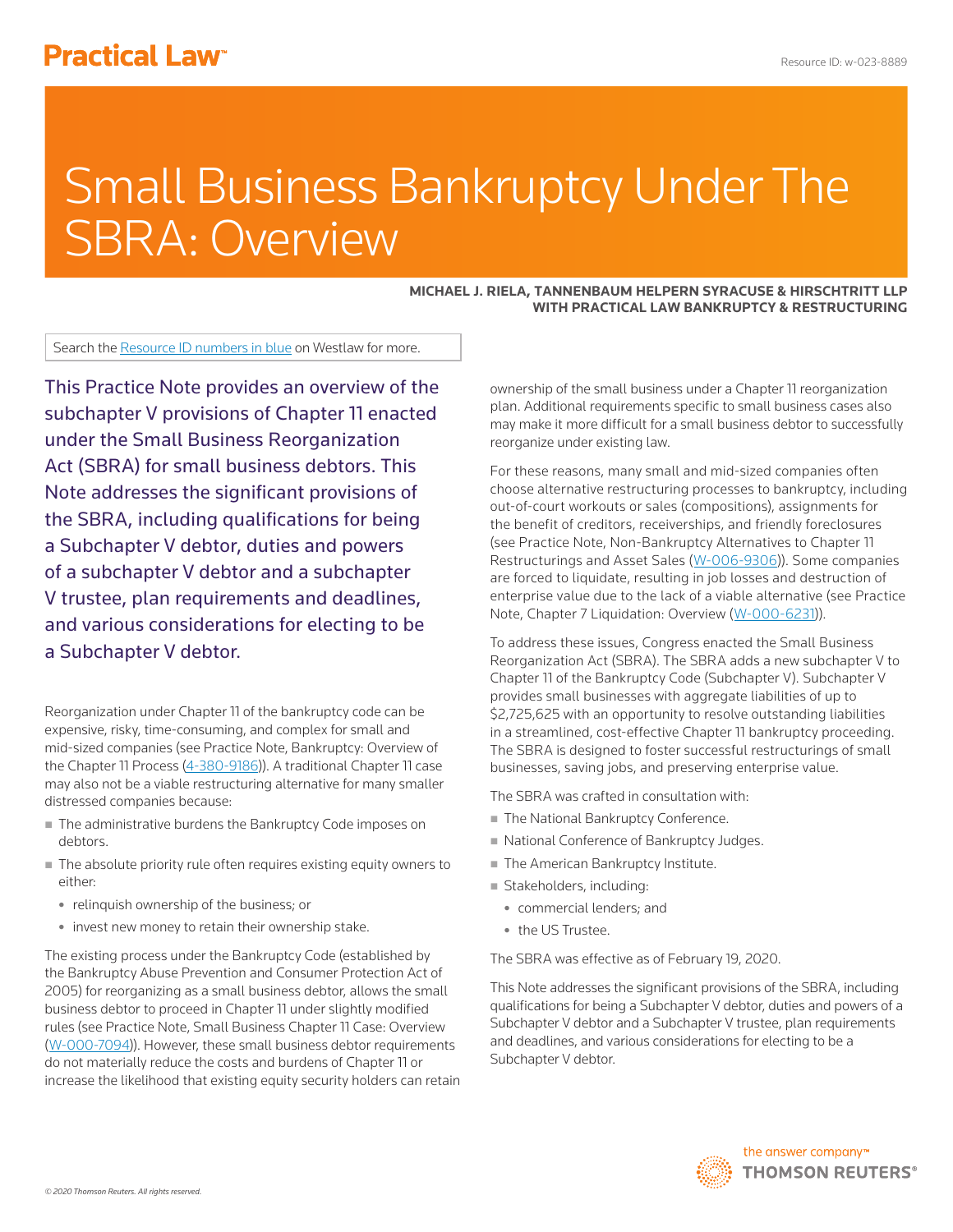# **SIGNIFICANT FEATURES OF THE SBRA**

The SBRA contains the following significant features and provisions for Subchapter V cases:

- The US Trustee must appoint a Subchapter V Trustee in all cases (§ 1183, Bankruptcy Code).
- The bankruptcy court may order that the debtor be removed from possession for cause, including for
	- fraud, dishonesty, incompetence, or gross mismanagement of the affairs of the debtor, either before or after the petition date; or
	- failure to perform the debtor's obligations under a confirmed plan.
- $\blacksquare$  If this occurs, the Subchapter V Trustee operates the debtor (§ 1185, Bankruptcy Code).
- No official creditors' committee is appointed in Subchapter V cases unless the bankruptcy court orders otherwise for cause (§ 1102(a)(3), Bankruptcy Code).
- The bankruptcy court must hold a status conference within 60 days after entry of the order for relief, unless the court extends that deadline. The debtor must file status report at least 14 days before the status conference (§ 1188, Bankruptcy Code).
- The debtor does not need to file a disclosure statement unless the bankruptcy court orders otherwise (§ 1181(b), Bankruptcy Code).
- The debtor has the exclusive right to file a Chapter 11 plan (§ 1189(a), Bankruptcy Code).
- The debtor must file a proposed Chapter 11 plan within 90 days after the order for relief under Chapter 11, unless the bankruptcy court extends that deadline because of circumstances for which the debtor cannot justly be held accountable (§ 1189(b), Bankruptcy Code).
- A plan may modify the rights of mortgagees holding a security interest in the debtor's principal residence, if the new value received when granting the security interest:
	- $*$  was not primarily used to acquire the property; and
	- was used primarily in connection with the small business of the debtor.
- (§ 1190(3), Bankruptcy Code.)
- Acceptance of the plan by an impaired class of creditors is not required to cram down a Chapter 11 plan (§ 1191(b), Bankruptcy Code).
- Existing equity holders are more likely to retain their equity interests because the absolute priority rule does not apply in a cramdown case (§ 1191(c), Bankruptcy Code).
- $\blacksquare$  In a cramdown plan, the debtor must use all of its projected disposable income (or property having a value of at least all of its projected disposable income) to make plan payments to creditors over a period of three to five years (§ 1191(c), Bankruptcy Code).
- $\blacksquare$  In a cramdown plan, the property of the debtor's bankruptcy estate must include:
	- property acquired after the petition date but before the closure, dismissal, or conversion of the case; and
	- earnings for services the debtor performs after the petition date but before the closure, dismissal, or conversion of the case
- (§ 1186(a), Bankruptcy Code.)
- Administrative expense claims may be paid over a three to five year period and are not required to be paid in full and in cash on the effective date (§ 1191(e), Bankruptcy Code).
- Professionals holding a prepetition claims of less than \$10,000 against the debtor may be retained as estate professionals ( $\S$  1195, Bankruptcy Code).
- Discharge is not granted until the debtor completes all payments due within the first three years or up to five years of confirmation (§ 1192, Bankruptcy Code).
- There is no requirement to pay US Trustee quarterly fees (28 U.S.C. § 1930(6)(A)).

The SBRA also provides relief to preference defendants in all bankruptcy cases, not only Subchapter V cases, by:

- Amending section 547(b) of the Bankruptcy Code to require a plaintiff in a preference case to conduct reasonable due diligence regarding the defendant's known or reasonably knowable affirmative defenses before filing a preference action (§ 547(b), Bankruptcy Code).
- Increasing the monetary threshold in 28 U.S.C. § 1409(b) from \$13,650 to \$25,000 for actions to recover a debt against a non-insider defendant brought in the district where the defendant resides. Examples of covered actions include recovery actions relating to preference and fraudulent transfer cases.

(See Box, Additional Protections for Preference Defendants.)

# **ELIGIBILITY AS A DEBTOR UNDER SUBCHAPTER V**

The SBRA amends the definition of small business debtor in section 101(51D) of the Bankruptcy Code, changing the requirements for an individual or an entity to qualify as a small business debtor. The amendments to the definition apply to both Subchapter V and small business cases as defined under Section 101(51C) of the Bankruptcy Code.

The revised definition of a small business debtor requires that:

- The debtor or its affiliate must engage in commercial or business activities other than having its primary business activity be owning single asset real estate (see Engaged in Commercial Business).
- The debtor may not have more than \$2,725,625 in noncontingent, liquidated, secured, and unsecured debts (see Debt Qualification).
- Of the debtor's \$2,725,625 debt cap, at least 50% must have arisen from commercial or business activities, excluding debts owed to:
	- affiliates; or
	- insiders.
- (See Commercial Debt Threshold.)
- The debtor or its affiliate must not be a corporation subject to the reporting requirements under sections 13 or 15(d) of the Securities Exchange Act of 1934(15 U.S.C. § 78m, 78o(d); see Reporting Companies Excluded).
- (§ 101(51D), Bankruptcy Code.)

Each of these components of the definition must all be met for a debtor to qualify as a small business debtor. Each condition of section 101(51D) of the Bankruptcy Code.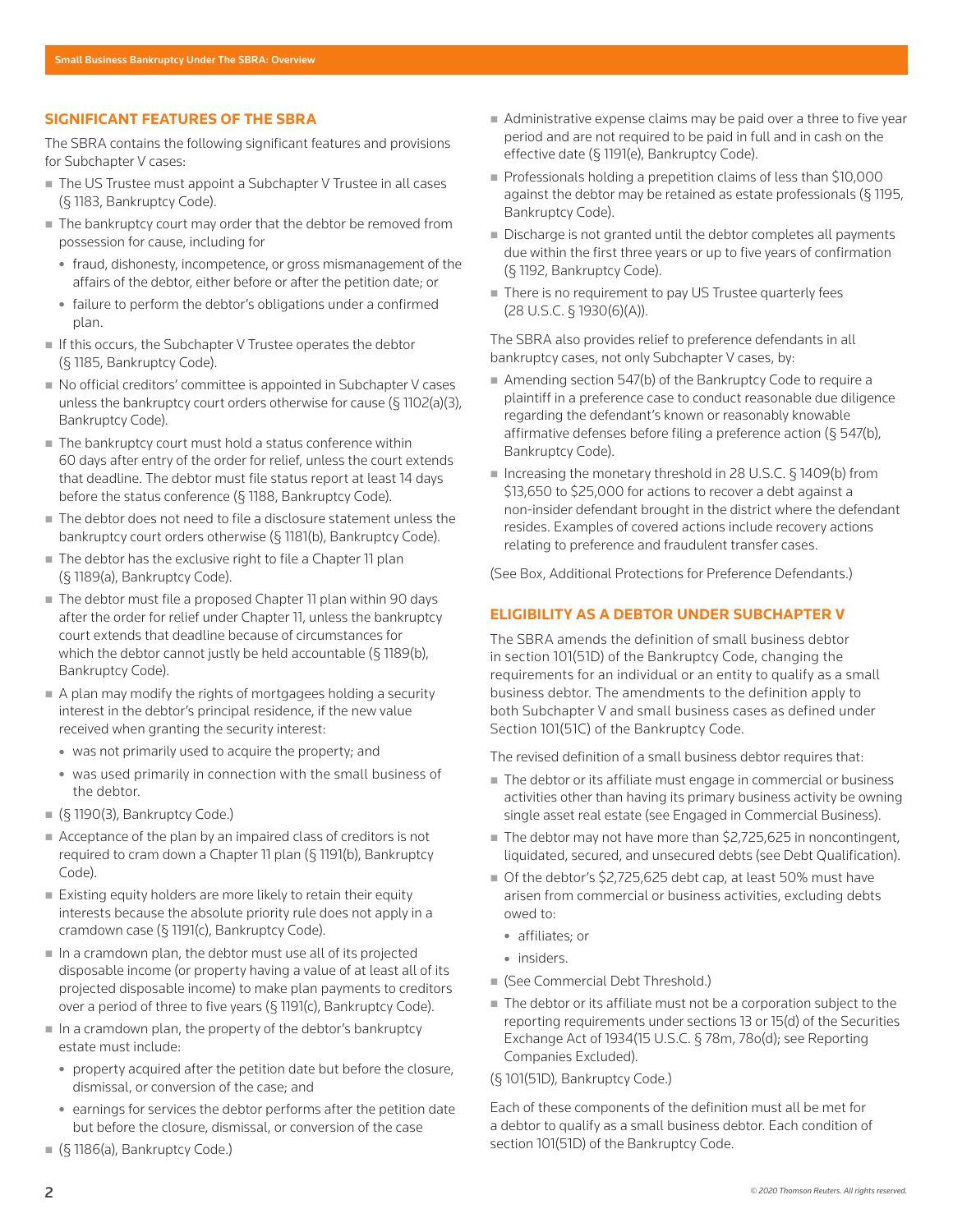#### **ENGAGED IN COMMERCIAL BUSINESS**

While the Bankruptcy Code describes a small business debtor as a person (defined as an individual, partnership, or corporation (§ 101(41), Bankruptcy Code)) engaged in commercial activities, the debtor does not need to be engaged in business or commercial dealings at the time of the bankruptcy filing.

However, a debtor does not qualify as a small business debtor if it does not have business or commercial interests that are either:

- Ongoing on the petition date.
- Closed immediately before the petition date.

The debtor may be an individual, provided the individual engages in commercial or business activities, for example, as a guarantor on a business loan.

#### **Real Estate Businesses**

A debtor the primary activity of which is owning single asset real estate (SARE) (§ 101(51)(B), Bankruptcy Code) does not qualify as a small business debtor for either a Subchapter V case or a small business case.

New under the SBRA, a debtor the primary activity of which is the business of owning or operating real property or related activities can be a small business debtor. For example, a debtor the primary business of which is the ownership or operation of multiple parcels of real property can now qualify as a small business debtor because of its real estate activities. For more information on SARE debtors, see Practice Note, Single Asset Real Estate Cases: Implications and Strategies for Practitioners (W-001-3574).

#### **DEBT QUALIFICATION**

A small business debtor's aggregate noncontingent, liquidated, secured and unsecured debts may not exceed \$2,725,625 (excluding debts owed to affiliates or insiders).

While the terms noncontingent and liquidated are not defined in the Bankruptcy Code, they are interpreted in practice as follows:

- Noncontingent debt. A debt that is owed at the time of the petition date and is not dependent on the occurrence of a future event for the liability to arise. For example, if a debtor cosigns a secured loan and the principal debtor defaults, the liability on the loan automatically arises and the debt is therefore noncontingent.
- **Liquidated debt.** A debt that has a fixed calculated and determined amount. The amount is either previously agreed to by the parties or can be precisely determined by mathematical calculation, reference to the parties' agreement, or operation of law. For example, a promissory note for a stated face amount is liquidated because its value can be determined by a simple calculation.

The debt owed to an affiliate or insider is not included in the calculation of a small business debtor's noncontingent and liquidated debt. Because an owner or principal of a small business typically finances the business and operations of the company, if an owner's debt was counted in the statutory debt cap, it likely bars many small businesses from qualifying as Subchapter V debtors.

The US Trustee and other parties in interest must determine whether a small business debtor's debt is both:

- Noncontingent and liquidated.
- Not owed to an affiliate or insider.

This time-intensive inquiry includes:

- Reviewing the debtor's financial information submitted with the petition (see Section 1116 Requirements).
- Reviewing the debtor's schedules and statements when filed (see Practice Note, Schedules and Statements of Financial Affairs: Overview (W-000-9982)).
- Asking the debtor relevant questions at the initial debtor interview to obtain the necessary information (see Practice Note, US Trustee Guidelines and Requirements for Chapter 11 Debtors: Initial Debtor Interview (W-000-5977)).

#### **COMMERCIAL DEBT THRESHOLD**

At least 50% of the Subchapter V debtor's debt must arise from the commercial or business activities of the debtor.

While this requirement is new under the SBRA, it is unlikely to impact current practice because consumers had previously been excluded from the definition of small business debtor if they did not engage in commercial or business activities.

Section 101(8) of the Bankruptcy Code defines consumer debt as debt incurred by an individual primarily for a personal, family, or household purpose. Therefore, less than half of the small business debtor's debt in either a Subchapter V or a small business case may be consumer debt.

# **REPORTING COMPANIES EXCLUDED**

The debtor may not be a corporation (or an affiliate) that is subject to the reporting requirements under Section 13 or 15(d) of the Securities Exchange Act of 1934. This is a new requirement under the SBRA that excludes reporting corporations (§ 101(9), Bankruptcy Code) from qualifying as small business debtors in either a Subchapter V case or a small business case.

# **ELECTING TO BE A SUBCHAPTER V DEBTOR**

An individual or entity that qualifies as a small business debtor, as defined in section 101(51D) of the Bankruptcy Code, may now choose from among three options:

- Elect to proceed under new Subchapter V of Chapter 11 under new section 103(i) of the Bankruptcy Code.
- $\blacksquare$  Elect to proceed as a small business case under the existing small business case provisions and requirements under section 101(51C) of the Bankruptcy Code, which was amended to specifically exclude a Subchapter V case from the definition of small business case.
- File a traditional (non-small business debtor) Chapter 11 case.

The small business debtor must make its election on the bankruptcy petition.

#### **DEBTOR'S ELECTION UNDER BANKRUPTCY RULE 1020**

Official Bankruptcy Form B101 and Official Bankruptcy Form B201 (bankruptcy petitions for individuals and non-individuals) are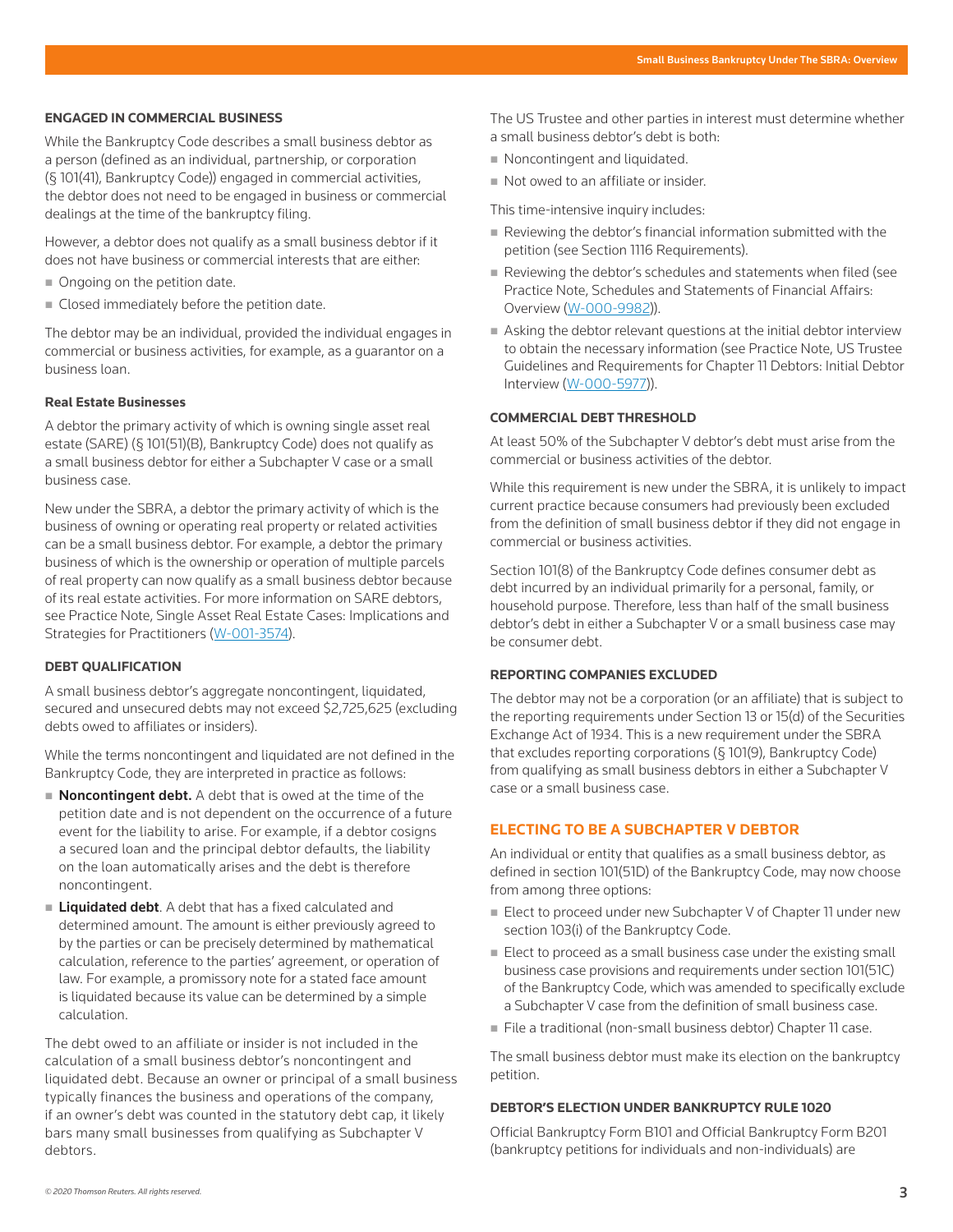amended to include a box on the petitions that allow both voluntary individual and non-individual debtors to proceed either:

- Under Subchapter V of Chapter 11.
- As a small business debtor and elect to be governed by the non-Subchapter V small business case provisions.
- (Fed. R. Bankr. P. 1020(a).)

In an involuntary Chapter 11 case, the debtor must file a statement with the bankruptcy court within 14 days of entry of the order for relief that it qualifies as a small business debtor and whether it elects to have Subchapter V apply (Fed. R. Bankr. P. 1020(a)).

A debtor's Chapter 11 case becomes a small business case or a case under Subchapter V by virtue of the debtor's election unless and until the bankruptcy court enters a finding that the debtor's designation is not correct (Fed. R. Bankr. P. 1020(a); see Objecting to Designation).

Debtors must be cautious when designating themselves as small business debtor or electing Subchapter V on the petition because changing the designation requires a debtor to make a motion within an appropriate amount of time after filing the case (see Withdrawal of Election). Therefore, it is crucial that the debtor understands the qualifiers contained in the definition for a small business debtor (§ 101(51D), Bankruptcy Code).

Under Rule 1020 of the Federal Rules of Bankruptcy Procedure (Bankruptcy Rules), a small business case debtor may amend its petition to elect Subchapter V. However, the SBRA does not specify by when the debtor must elect to proceed under Subchapter V. Courts must review any cases where an existing small business debtor chooses to change their designation to a Subchapter V case after February 19, 2020, on a case-by-case basis.

#### **WITHDRAWAL OF ELECTION**

There is no absolute right to withdraw a small business election. A debtor that seeking to withdraw its designation as a small business debtor carries the burden to demonstrate that its original designation was incorrect (Fed. R. Bankr. P. 1009(a); see *In re Swartville, LLC*, 483 B.R. 453 (Bankr. E.D.N.C. 2012)).

To withdraw the small business debtor election, the debtor must make a motion on appropriate notice. The motion must:

- Be made before the debtor files its plan.
- Demonstrate cause to withdraw the designation.
- Be granted only if there is no prejudice to any party that relied on the small business debtor designation (see In re Save Our Springs (SOS) Alliance, Inc., 393 B.R. 452 (Bankr. W.D. Tex. 2008); *In re Win Trucking, Inc.*, 236 B.R. 774 (Bankr. D. Utah 1999); but see *In re Barnes*, 310 B.R. 209, 212 (Bankr. D. Colo. 2004) (declining to follow bright-line test requiring a showing of no prejudice to withdraw a small business debtor election)).

# **AMENDMENT TO ELECTION**

Bankruptcy Rule 1009 provides that any voluntary petition, list, schedule, or statement may be amended by the debtor as a matter of course at any time before the case is closed. The debtor must give notice of the amendment to the trustee and to any affected entity.

The provisions of the SBRA are silent on the ability of a debtor to amend its petition to convert a pending Chapter 11 or Chapter 7 to a Subchapter V case. However, one court has opined on this issue, permitting a debtor that filed for Chapter 11 in 2018 to amend its petition after the SBRA effective date to become a Subchapter V debtor (see *In re Progressive Solutions, Inc.*, 2020 WL 975464 (Bankr. C.D. Cal, Feb. 21, 2020). The court reasoned that the SBRA has no stated limitations to the application of the SBRA to pending cases and the procedural steps in an SBRA case, like the initial debtor interview, section 341(a) meeting, or the Subchapter V status conference, can be reset or rescheduled (see Id. 2020 WL 975464 at \*4).

It remains to be see whether other courts will follow, allowing a debtor to amend its Subchapter V election at a later time.

# **OBJECTING TO DESIGNATION**

All parties in interest, including the US Trustee, may object to the debtor's small business debtor or Subchapter V designation. However, the objection must be filed no later than:

- 30 days after the conclusion of the section 341 meeting of creditors.
- 30 days after any amendment to the debtor's designation.

(Fed. R. Bankr. P. 1020(b).)

# **INAPPLICABLE BANKRUPTCY CODE PROVISIONS**

Section 1181(a) of the Bankruptcy Code provides that the following sections of the Bankruptcy Code do not apply in Subchapter V cases:

- **Section 105(d).** This section requires a court to hold status conferences when necessary to further the expeditious and economical resolution of the case and permits a court to issue scheduling orders setting certain dates and deadlines (§ 105(d), Bankruptcy Code). These requirements are replaced in Subchapter V cases with section 1188(a) of the Bankruptcy Code, requiring a status conference.
- Section 1101(1). This section defines a debtor-in-possession as the debtor (§ 1101(1), Bankruptcy Code) and in Subchapter V cases is replaced by:
	- section 1182(1) of the Bankruptcy Code, which defines a debtor as a small business debtor (see Eligibility as a Debtor Under Subchapter V); and
	- section 1182(2) of the Bankruptcy Code, which defines a debtorin-possession as the debtor; unless
	- the debtor is removed as a debtor-in-possession under section 1185(a) of the Bankruptcy Code.
- Section 1104. This section addresses the appointment of a Chapter 11 trustee or examiner (§ 1104, Bankruptcy Code) and is replaced with section 1183(a) of the Bankruptcy Code in Subchapter V cases, which provides for an automatic appointment of a Subchapter V Trustee. The US Trustee can appoint the Subchapter V Trustee by appointing:
	- a standing Subchapter V trustee;
	- a disinterested person to serve as the Subchapter V trustee; or
	- itself serve as the Subchapter V Trustee, as necessary.
- **Section 1105.** This section addresses the termination of a Chapter 11 trustee's appointment (§ 1105, Bankruptcy Code) and is replaced by section 1183(c) of the Bankruptcy Code in Subchapter V cases, which governs the termination of a Subchapter V Trustee's service in a Subchapter V case (see Termination of Subchapter V Trustee).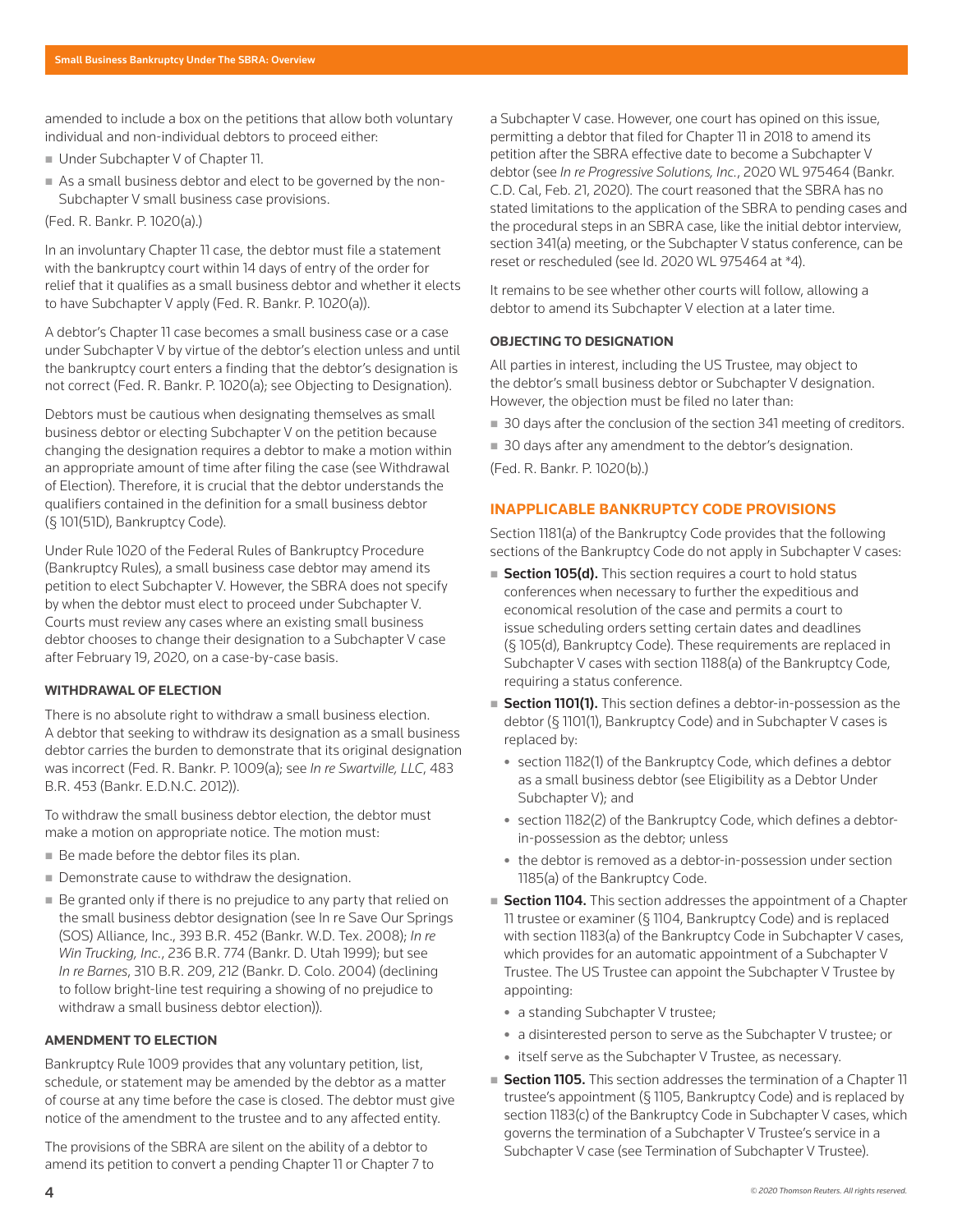- Section 1106. This section governs the duties of a trustee and an examiner in Chapter 11 cases (§ 1106, Bankruptcy Code) and is replaced by section 1183(b) of the Bankruptcy Code in Subchapter V cases, which governs the duties of Subchapter V Trustees (see Duties of the Subchapter V Trustee).
- **Section 1107.** This section addresses the rights, powers, and duties of a Chapter 11 debtor-in-possession (§ 1107, Bankruptcy Code) and is replaced in Subchapter V cases by section 1184 of the Bankruptcy Code that a debtor in a Subchapter V case:
	- has all the rights and powers of a Chapter 11 trustee, with the exception of the right to compensation under section 330 of the Bankruptcy Code; and
	- must perform all functions and duties of a Chapter 11 trustee, including operating the business of the debtor, with the exception of the duties specified in section 1106(a)(2)-(4) of the Bankruptcy Code.
- (See Duties and Powers of the Subchapter V Debtor.)
- Section 1108. This section authorizes a Chapter 11 trustee to operate the debtor's business (§ 1108, Bankruptcy Code) and is replaced in Subchapter V cases by:
	- section 1184 of the Bankruptcy Code, authorizing the Subchapter V debtor to operate its business; and
	- section 1183(b)(5) of the Bankruptcy Code, authorizing the Subchapter V Trustee to operate the debtor's business if the debtor is removed from possession.
- (See Duties of the Subchapter V Trustee.)
- **Section 1115.** This section addresses property and earnings that the debtor acquires after petition date within the scope of an individual Chapter 11 case (§ 1115, Bankruptcy Code) and is replaced by section 1186 of the Bankruptcy Code in Subchapter V cases, providing that this type of property is included in the property of the estate if the case is confirmed in a cramdown under section 1191(b) of the Bankruptcy Code.
- Section 1116. This section governs the duties of a trustee or a debtor-in-possession in a small business case, which continues to apply in small business cases but not in Subchapter V small business debtor cases (§ 1116, Bankruptcy Code). Section 1187 of the Bankruptcy Code instead governs the duties and reporting obligations of debtors in Subchapter V cases (see Duties and Powers of the Subchapter V Debtor).
- Section 1121. This section addresses which parties may file a plan in a Chapter 11 case (§ 1121, Bankruptcy Code) and is replaced by section 1189 of the Bankruptcy Code in Subchapter V cases, providing that:
	- only the debtor may file a plan; and
	- the debtor must file a plan within 90 days after the petition date or entry of the order for relief in involuntary cases, unless the bankruptcy court extends the 90-day period based on circumstances for which the debtor should not justly be held accountable.
- (See Plan Deadline.)
- Section 1123(a)(8). This section requires that an individual Chapter 11 debtor's earnings from personal services performed after the petition date must be used to provide payment to creditors under a plan (§ 1123(a)(8), Bankruptcy Code) and is replaced by section 1190 of the Bankruptcy Code, containing the plan content requirements in a Subchapter V case.
- Section 1123(c). This section provides that in an individual Chapter 11 case, a plan proposed by a non-debtor may not provide for the use, sale, or lease of exempt property, unless the debtor consents (§ 1123(c), Bankruptcy Code). This section of the Bankruptcy Code is not necessary in Subchapter V cases because only the debtor may file a plan in Subchapter V cases.
- **Section 1127.** This section addresses modification of Chapter 11 plans (§ 1127, Bankruptcy Code) and is replaced by section 1193 of the Bankruptcy Code governing modifications of Subchapter V plans.
- Section 1129(a)(15). This section governs the property value that an individual Chapter 11 plan must provide to allowed unsecured creditors objecting to the plan (§ 1129(a)(15), Bankruptcy Code), Section 1191(a) and (b) provide that Section 1129(a)(15) does not need to be satisfied to confirm a Subchapter V plan.
- Section 1129(b). This section contains the requirements to cram down a Chapter 11 plan on a dissenting class of impaired claims or interests (§ 1129(b), Bankruptcy Code) and is replaced by section 1191(b) of the Bankruptcy Code containing the requirements to cram down a Chapter 11 plan in Subchapter V cases.
- Section 1129(c). This section provides that the bankruptcy court may confirm only one Chapter 11 plan, unless the confirmation order is revoked (§ 1129(c), Bankruptcy Code) and is replaced by section 1193 of the Bankruptcy Code governing modifications of Subchapter V plans.
- Section 1129(e). This section governs when a bankruptcy court must confirm a Chapter 11 plan in small business case (§ 1129(e), Bankruptcy Code) and is replaced by section 1189 of the Bankruptcy Code in Subchapter V cases providing that only a Subchapter V debtor may file a plan within 90 days after the petition date or entry of the order for relief in involuntary cases, unless the bankruptcy court extends the 90-day period based on circumstances for which the debtor should not justly be held accountable. Subchapter V does not contain a direct analogue to section 1129(e).
- Section 1141(d)(5). This section governs the discharge of debts under a plan of an individual Chapter 11 debtor (§ 1129(e), Bankruptcy Code) and is replaced by section 1192 of the Bankruptcy Code requiring the bankruptcy court to issue a discharge "as soon as practicable after completion by the debtor of all payments due within the first 3 years of the plan (or such longer period as fixed by court, not to exceed 5 years unless debtor waives discharge in writing)" in a Subchapter V case. The Subchapter V discharge applies to all debts detailed in section 1141(d)(l)(A) of the Bankruptcy Code, and all other debts allowed under section 503, except any debt:
	- that has the last payment due more than three years after the plan or at another time not to exceed five years; or
	- $\bullet$  specified in section 523(a) of the Bankruptcy Code.

Section 1181(b) of the Bankruptcy Code explicitly provides that, unless the bankruptcy court orders otherwise for cause, the following sections of the Bankruptcy Code do not apply in a Subchapter V case:

■ Section 1102(a)(1), (2), and (4). This section governs official creditors' and equity committees in Chapter 11 cases (§§ 1102(a)(1), (2), and (4), Bankruptcy Code) and is amended by the SBRA, providing that a creditors' committee may not be appointed in a small business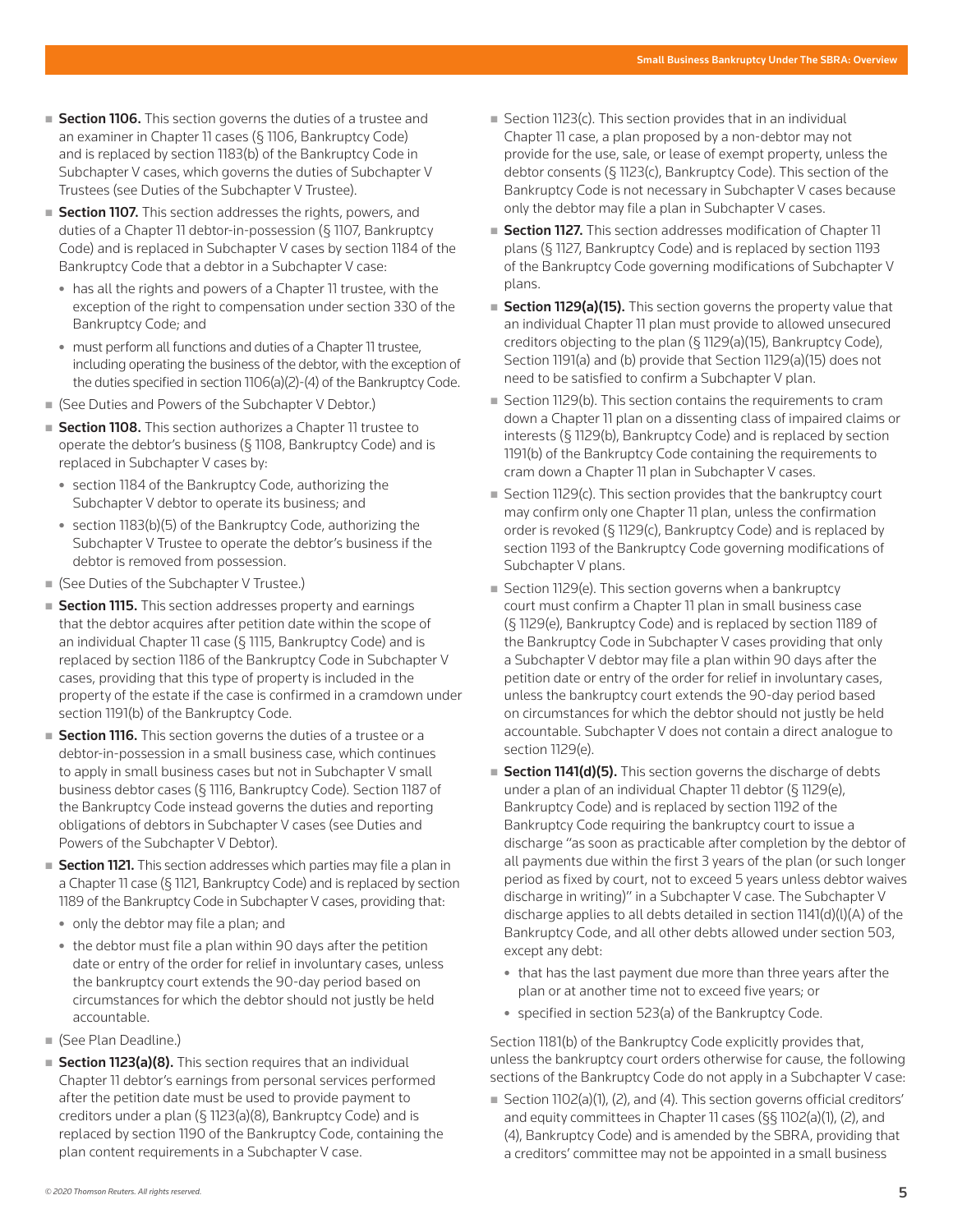case or Subchapter V case, unless the court orders appointment for cause.

- Section 1102(b). This section governs the composition of official creditors' committees (§ 1102(b), Bankruptcy Code) and is not applicable in a Subchapter V case.
- Section 1103. This section governs the powers and duties of official committees (§ 1103, Bankruptcy Code) and is not applicable in a Subchapter V case.
- Section 1125. This section governs disclosure statements and solicitation procedures (§ 1125, Bankruptcy Code) and is replaced by section 1187(c) of the Bankruptcy Code, providing that if the bankruptcy court orders that section 1125 of the Bankruptcy Code applies, section 1125(f) of the Bankruptcy Code then applies (see Disclosure Statement).

# **DUTIES AND POWERS OF THE SUBCHAPTER V DEBTOR**

Section 1187 of the Bankruptcy Code requires a Subchapter V debtor to comply with the requirements of sections 308 and 1116 of the Bankruptcy Code.

#### **SECTION 1116 REQUIREMENTS**

Section 1116 of the Bankruptcy Code subjects small business debtors to additional reporting and filing requirements that that are typically not imposed on large Chapter 11 debtors. These requirements apply to Subchapter V cases and include:

- Attaching various documents to the Chapter 11 petition, including the debtor's:
	- most recently prepared balance sheet;
	- latest statement of operations;
	- most recent cash flow statement; and
	- most recently filed tax return.
- $($ § 1116(1)(A), Bankruptcy Code.)
- If the small business debtor cannot attach one or more of these documents, it must provide a statement under penalty of perjury explaining the absence of any of these documents (§ 1116(1)(B), Bankruptcy Code.)
- Ensuring that a member of the debtor's senior management and debtor's counsel attend all meetings in the Chapter 11 case, including those scheduled by the US Trustee. These meetings include:
	- $\bullet$  the initial debtor interview;
	- bankruptcy court scheduling conferences; and
	- any section 341 meetings.
- $(§ 1116(2),$  Bankruptcy Code.)
- The bankruptcy court can waive the requirement for senior management and counsel to attend these meetings on a showing of extraordinary and compelling circumstances.
- Timely file the schedules and statement of affairs (see Practice Note, Schedules and Statements of Financial Affairs: Overview (W-000-9982)). Any request for an extension of time beyond 30 days from the petition date requires a showing of extraordinary and compelling circumstances (§ 1116(3), Bankruptcy Code).
- File all postpetition financial reports required under the Bankruptcy Rules or local court rules (§ 1116(4), Bankruptcy Code).
- $\blacksquare$  Maintain insurance customary in the debtor's industry (§ 1116(5), Bankruptcy Code).
- Timely file tax returns and timely pay taxes  $($ § 1116 $($ 6 $)$  $($ A $)$  and  $($ B $)$  $)$ , Bankruptcy Code).
- Allow the US Trustee or its representative to inspect the debtor's business premises and books and records on reasonable notice (§ 1116(7), Bankruptcy Code).

#### **ONGOING FINANCIAL REPORTING OBLIGATIONS**

In addition to the reporting requirements for the Subchapter V debtor found in section 1116 of the Bankruptcy Code (see Section 1116 Requirements), both a Subchapter V debtor and a small business debtor have increased financial reporting duties throughout their its Chapter 11 cases under section 308(b) of the Bankruptcy Code. These include that, on a periodic basis, both the Subchapter V debtor and the small business debtor, must file:

- Financial reports on profitability, defined as earnings or losses during the relevant fiscal period (§ 308(b)(1), Bankruptcy Code).
- Reasonable estimates of projected cash receipts and disbursements (§ 308(b)(1), Bankruptcy Code).
- Comparisons of actual receipts and disbursements to those projected in earlier reports (§ 308(b)(3), Bankruptcy Code).
- $\blacksquare$  Proof of compliance with postpetition duties imposed by the Bankruptcy Code and the Bankruptcy Rules (§ 308(b)(4)(A), Bankruptcy Code).
- Proof of timely filing of tax returns and other required government filings (§ 308(b)(4)(B), Bankruptcy Code).
- Proof of payment of administrative expenses and taxes  $(S308(b)$ (4)(B), Bankruptcy Code).

These documents must be filed and completed monthly using Bankruptcy Official Form B425C, titled Small Business Monthly Operating Report (Fed. R. Bankr. P. 2015(a)(6)).

If the debtor does not comply with these postpetition financial requirements, it must file reports identifying the specific default in its obligations and how it intends to remedy its defaults ( $\S$  308(b)(5), Bankruptcy Code).

The Bankruptcy Code also imposes a vague obligation on a Subchapter V debtor to report on "such other matters as are in the best interests of the debtor and creditors, and in the public interest in fair and efficient procedures under Chapter 11" (§ 308(b)(6), Bankruptcy Code). This essentially requires a debtor to be vigilant about reporting any relevant issues to the bankruptcy court and the US Trustee that affect the debtor's estate, its creditors, or the general public interest.

# **US TRUSTEE FEES**

A Chapter 11 debtor is responsible for paying a quarterly fee to the US Trustee program (28 U.S.C § 1930(a)(6)). Quarterly fees accrue throughout the course of the Chapter 11 case until the case is:

- Closed.
- **Dismissed.**
- Converted to another chapter.

Quarterly fees are calculated at the end of each quarter according to a graduated scale based on the total sum of the debtor's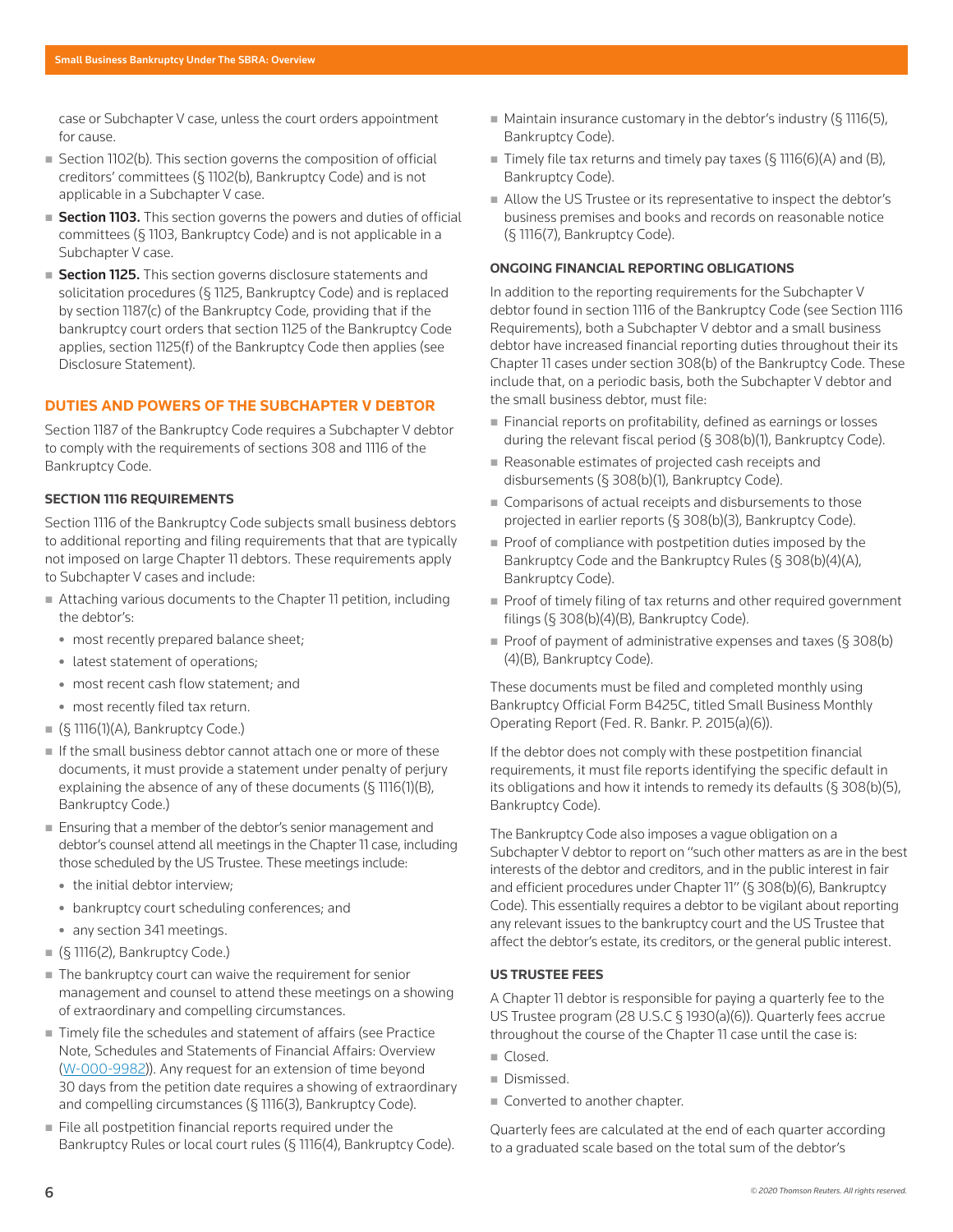disbursements made during the previous fiscal quarter (see Practice Note, US Trustee Guidelines and Requirements for Chapter 11 Debtors: US Trustee Quarterly Fees (W-000-5977)).

The SBRA has amended 28 U.S.C. § 1930(a)(6)(A) to provide that a Subchapter V debtor is not required to pay US Trustee fees. This significant change results in material savings for Subchapter V debtors. Debtors in small business cases, however, must still pay US Trustee fees.

#### **POWERS OF THE SUBCHAPTER V DEBTOR**

A Subchapter V debtor has the rights and powers of a Chapter 11 trustee, with the exception of the right to compensation under section 330 of the Bankruptcy Code.

The Subchapter V debtor also performs all the functions and duties of a Chapter 11 trustee, with the exception of the following:

- If the debtor has not done so, filing the list, schedule, and statement of financial affairs required by section 521(a)(l) (§ 1106(a)(2), Bankruptcy Code).
- $\blacksquare$  Filing a report setting out the results of an investigation or any fraud, dishonesty, incompetence, misconduct, mismanagement, or other impropriety or irregularity in the management of the affairs of the debtor (§ 1106(a)(4), Bankruptcy Code).
- Providing information to appropriate taxing authorities for any year for which the debtor has not filed a tax return required by law (§ 1106(a)(6), Bankruptcy Code).

(§ 1184, Bankruptcy Code.) These specific functions and duties remain exclusive to the Subchapter V Trustee.

#### **RETENTION OF PROFESSIONALS FOR THE SUBCHAPTER V DEBTOR**

Section 1195 of the Bankruptcy Code relaxes the disinterestedness requirement under section 327(a) so that a professional is not disqualified for employment if the professional holds a prepetition claim of less than \$10,000. This is a departure from the typical requirement in Chapter 11 cases that a professional must waive any prepetition claims against the debtor before it can be retained in the bankruptcy case.

Because professionals may hold a prepetition claim for \$10,000 or less against the Subchapter V debtor, the debtor has greater flexibility to retain professionals that have previous experience with and knowledge of the debtor.

### **REMOVAL AND REINSTATEMENT OF THE DEBTOR**

Section 1185(a) of the Bankruptcy Code provides that on request of a party in interest and after notice and a hearing, the court must remove the debtor from possession if cause exists. The statute contains a non-exhaustive list of items constituting cause, including, fraud, dishonesty, incompetence, or gross mismanagement of the affairs of the debtor (§ 1185(a), Bankruptcy Code). A court may also find other circumstances that constitute cause to remove the debtor from possession.

A debtor may be removed even after confirmation of the Chapter 11 plan if it fails to perform its obligations under the plan.

If the court removes the debtor from possession, the Subchapter V Trustee overseeing the case becomes an operating trustee and is responsible for operating the debtor's business.

Section 1185(b) of the Bankruptcy Code provides that on request of a party in interest and after notice and a hearing, the bankruptcy court may reinstate the debtor, however, the statute does not detail the circumstances under which reinstating the debtor is warranted.

# **THE SUBCHAPTER V TRUSTEE**

To appoint a Subchapter V Trustee in each Subchapter V case, the US Trustee can choose one of the following:

- Appoint a standing Subchapter V Trustee or a disinterested person to serve as the Subchapter V Trustee, as it does in Chapter 12 and 13 cases.
- Form a panel of trustees and appoint a person from the panel for each Subchapter V case as it does in Chapter 7 cases.
- Serve as the Subchapter V Trustee in a case, as necessary.
- (§ 1183(a), Bankruptcy Code; 28 U.S.C. § 586(b).)

The particulars of the appointment of a Subchapter V Trustee depend on the preference of the US Trustee for that region. The bankruptcy court has no role in the appointment of the Subchapter V Trustee.

As of February 19, 2020, the US Trustee Office for all regions decided that Subchapter V Trustees are appointed from a panel, on a caseby-case basis.

# **DUTIES OF THE SUBCHAPTER V TRUSTEE**

Once appointed, the Subchapter V Trustee must perform the duties specified in section 1183(b) of the Bankruptcy Code. These include duties similar to those of both a Chapter 7 trustee and a Chapter 11 trustee.

The Subchapter V Trustee must:

- Be accountable for all property received  $(S_{5}704(a)(2)$  and 1183(b)(1), Bankruptcy Code).
- For an individual debtor, ensure that the debtor performs its intentions to retain or surrender property of the estate that secures consumer debts under section 521(a)(2)(B) of the Bankruptcy Code (§§ 704(a)(3) and1183(b)(1), Bankruptcy Code).
- If a purpose is to be served, examine proofs of claims and object to the allowance of any improper claim (§§ 704(a)(5) and 1183(b)(1), Bankruptcy Code).
- Unless the court orders otherwise, furnish information concerning the estate and the estate's administration as requested by a party in interest (§§ 704(a)(7) and 1183(b)(1), Bankruptcy Code).
- Make a final report and file a final account of the administration of the estate with the court and the US Trustee (§§ 704(a)(9) and 1183(b)(1), Bankruptcy Code).
- Appear and be heard at the court status conference under section 1188 of the Bankruptcy Code (§ 1183(b)(3), Bankruptcy Code).
- Appear and be heard at any court hearing that concerns:
	- the value of property subject to a lien;
	- confirmation of a Subchapter V plan;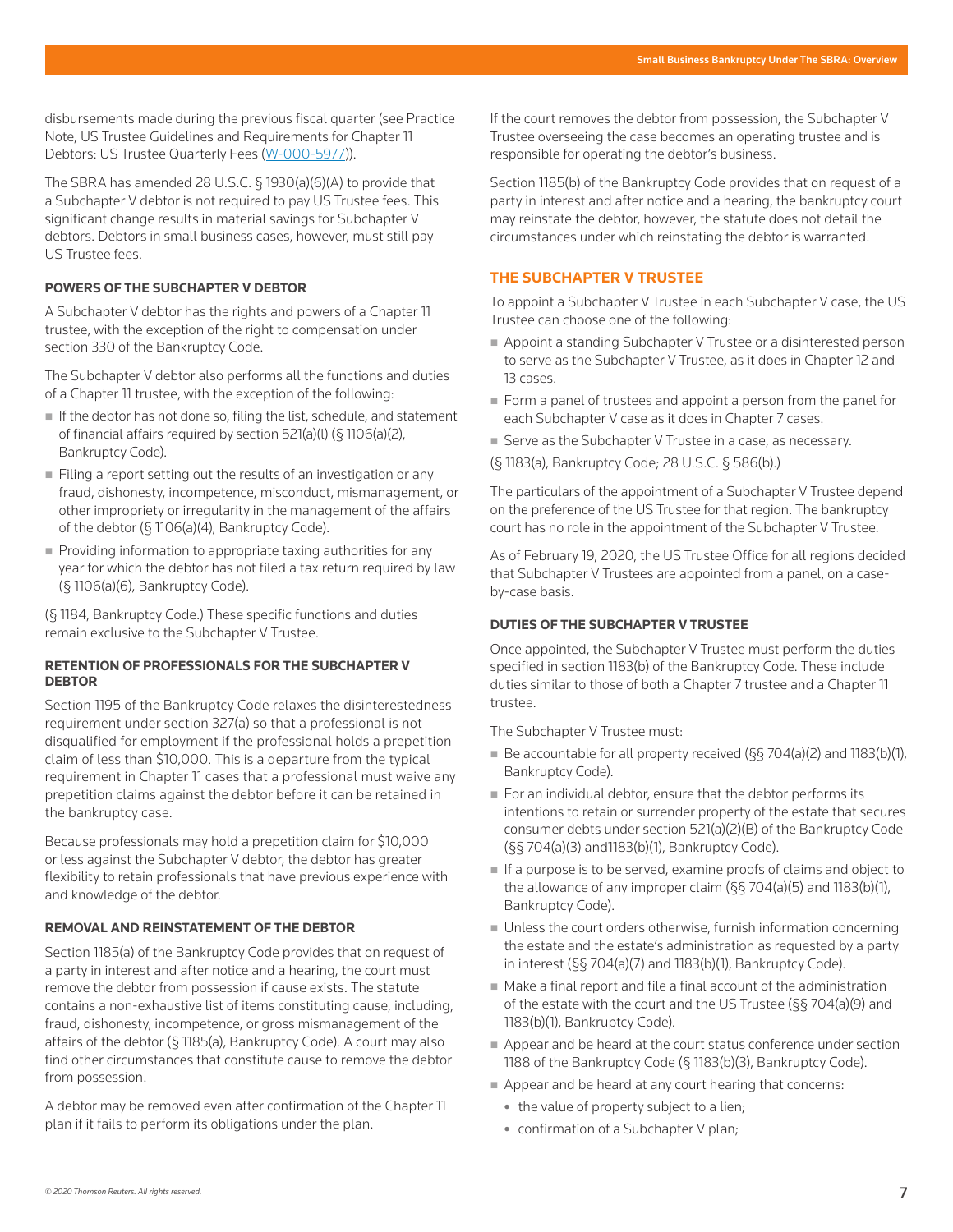- modification of the plan after confirmation; or
- the sale of property of the estate.
- $(§ 1183(b)(3),$  Bankruptcy Code.)
- **Ensure that the debtor makes timely payments required under a** confirmed plan (§ 1183(b)(4), Bankruptcy Code).
- Help the development of a consensual plan of reorganization (§ 1183(b)(7), Bankruptcy Code).
- Make payments and receive funds. However, the Subchapter V Trustee must retain the funds until a plan is either confirmed or denied:
	- if a plan is confirmed, the trustee must distribute payment under the terms of the plan; and
	- if the plan is not confirmed the trustee must return the funds to the debtor after deducting certain costs.
	- <sup>z</sup> (§ 1194, Bankruptcy Code.)

If the court orders for cause and on request of a party in interest, the Subchapter V Trustee must:

- Investigate the debtor's acts, conduct, assets, liabilities, and financial condition, the operation of the debtor's business and the desirability of continuing the business, and any other relevant matters (§ 1106(a)(3), Bankruptcy Code).
- As soon as practicable, file a report setting out the results of the investigation, including:
	- facts relating to fraud, dishonesty, incompetence, misconduct, mismanagement, or other impropriety or irregularity in the management of the affairs of the debtor; and
	- any causes of action available to the estate.
- $($ [§1106(a)(4), Bankruptcy Code.)
- $\blacksquare$  Transmit a copy or a summary of any report required by 1106(a)(4) of the Bankruptcy Code to any creditors' committee or equity committee, to any indenture trustee, and to any other entity as the court designates (§ 1106(a)(4), Bankruptcy Code).
- After plan confirmation, file reports that are necessary or as the court orders (§ 1106(a)(7), Bankruptcy Code).
- (§ 1183(b)(2), Bankruptcy Code.)

If the debtor is removed, the Subchapter V Trustee must:

- Operate the business of the debtor, like an operating Chapter 11 trustee.
- $\blacksquare$  If the debtor's business has authority to operate, file with the court and with any governmental unit charged with the responsibility for collecting or determining any tax arising out of the operations, periodic reports and summaries of the operation of the business, including a statement of receipts and disbursements, and any other information the court or the US Trustee requires (§ 704(a)(8), Bankruptcy Code).
- Perform the duties of a Chapter 7 Trustee, as specified in section 704(a)(2), (5), (7), (8), (9), (10), (11) and (12) (§ 1106(a)(1), Bankruptcy Code).
- If the debtor has not done so, file the list, schedule, and statement required under Section 521(a)(1) of the Bankruptcy Code (§ 1106(a)(2), Bankruptcy Code).

Provide information to appropriate taxing authorities for any year for which the debtor has not filed a tax return required by law (§ 1106(a)(6), Bankruptcy Code).

#### (§ 1183(b)(5), Bankruptcy Code.)

If there is a claim for a domestic support obligation regarding the debtor, the Subchapter V Trustee must perform the duties specified by Section 704(c) of the Bankruptcy Code (§ 1183(b)(6), Bankruptcy Code).

The Subchapter V Trustee does not replace the debtor unless the bankruptcy court orders otherwise. However, when the court removes the debtor from possession, the Subchapter V Trustee acts as an operating Chapter 11 trustee.

#### **COMPENSATION OF A SUBCHAPTER V TRUSTEE AND PROFESSIONALS**

A standing Subchapter V Trustee is compensated under 28 U.S.C. § 586(e), which provides a mechanism for fixing a maximum annual compensation for standing trustees.

The SBRA does not address compensation of Subchapter V Trustees who are not standing trustees, for example, panel trustees or case-by-case trustees. A panel Subchapter V Trustee is instead compensated under section 330 of the Bankruptcy Code.

A panel Subchapter V Trustee must file a fee application and seek reimbursement for actual, necessary expenses plus reasonable compensation for actual and necessary services it renders to the estate, based on:

- $\blacksquare$  The nature, extent, and value of those services.
- $\blacksquare$  Time spent on those services.
- The cost of comparable services outside of bankruptcy.
- (§ 330(a), Bankruptcy Code.)

The debtor's estate is responsible for paying the court-approved fees and expenses of the panel Subchapter V trustee.

The Subchapter V Trustee may also seek bankruptcy court approval to retain its own professionals under section 327 of the Bankruptcy Code. To the extent the Subchapter V Trustee retains professionals, the debtor's estate is responsible for paying the court approved fees and expenses of the Subchapter V Trustee's professionals. For more information on compensation of professionals, see Practice Note, Getting Paid as a Professional to a Chapter 11 Debtor or Trustee (8-616-5137).

#### **TERMINATION OF SUBCHAPTER V TRUSTEE**

If the plan is a consensual plan under section 1191(a) of the Bankruptcy Code, a Subchapter V Trustee's appointment is terminated when the consensual plan is substantially consummated (§ 1183(c), Bankruptcy Code). However, a US Trustee may reappoint a Subchapter V Trustee in the case:

- As needed.
- If there is a proposed modification to the plan.
- $\blacksquare$  If the debtor is later removed from possession.
- (§ 1183(c)(1), Bankruptcy Code.)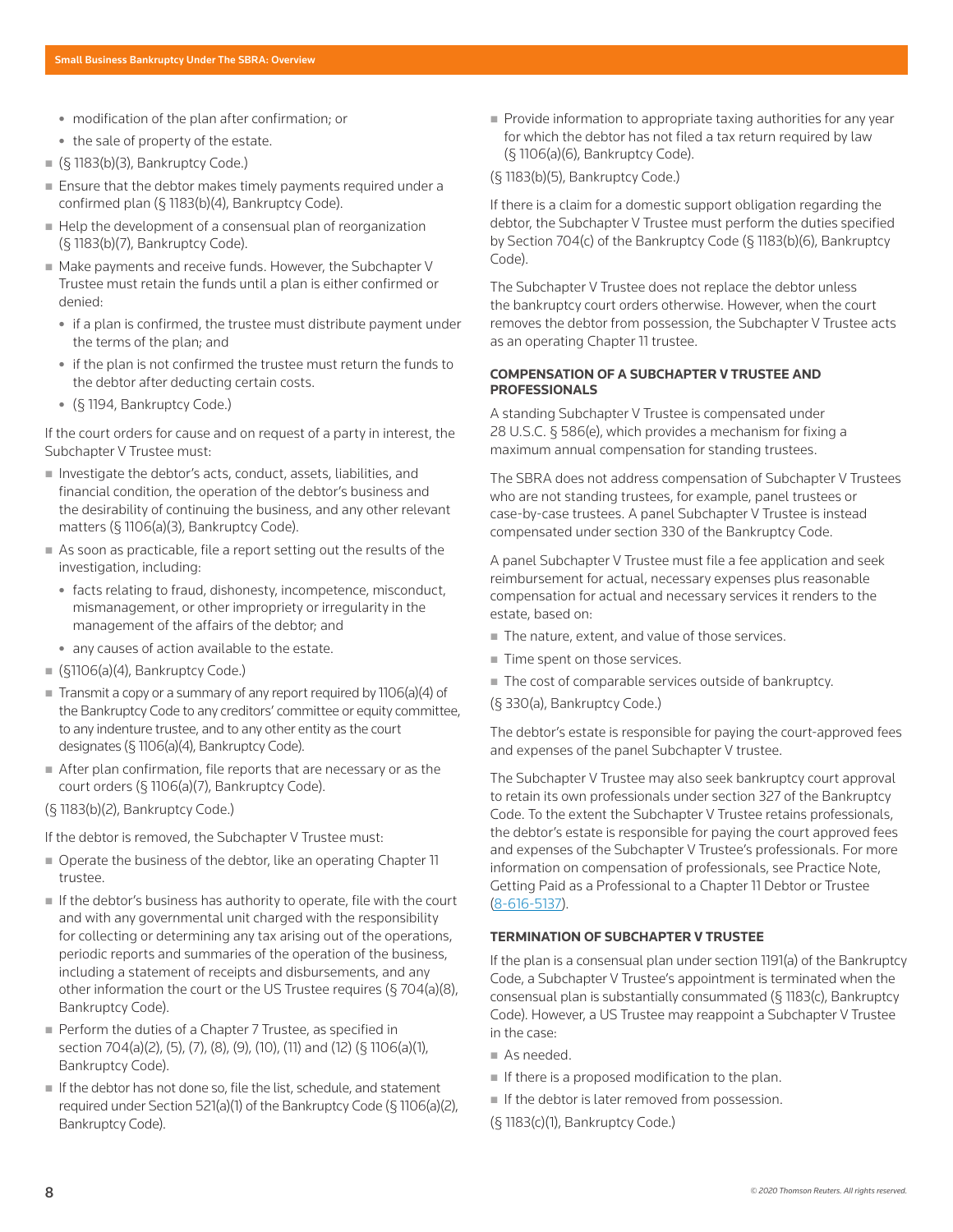Termination of the Subchapter V Trustee after substantial consummation of a consensual plan is beneficial to the debtor because the debtor's estate is no longer responsible for the Subchapter V Trustee's fees and expenses.

If a plan is cramdown plan confirmed under section 1191(b) of the Bankruptcy Code, the Subchapter V Trustee must make payments to creditors under the plan for the duration of the plan  $(\S 1194(b),$ Bankruptcy Code).

#### **MANDATORY STATUS CONFERENCE**

The bankruptcy court must hold a status conference:

- To further the expeditious and economical resolution of the case (§ 1188(a), Bankruptcy Code).
- Within 60 days after the entry of the order for relief, which may be extended for circumstances for which the debtor should not justly be held accountable (§ 1188(b), Bankruptcy Code).

Courts may be reluctant to permit the status conference to be held beyond 60 days after the order for relief because a plan must be filed with 90 days after the petition date (§ 1189, Bankruptcy Code; see Plan Deadline).

At least 14 days before the status conference, the debtor must file a report detailing the efforts the debtor took and intends to take to obtain a consensual plan of reorganization (§ 1188(c), Bankruptcy Code). The report must also be served on the Subchapter V Trustee and all parties in interest.

# **SUBCHAPTER V PLAN REQUIREMENTS**

#### **DISCLOSURE STATEMENT**

Under existing small business case rules, disclosure statements are required unless the court determines otherwise (see Practice Note, Small Business Chapter 11 Case: Overview: Disclosure Statement (W-000-7094)). However, Under Subchapter V, the presumption is reversed and there is no requirement to file a disclosure statement unless the bankruptcy court orders otherwise (§ 1181(b), Bankruptcy Code). This can save Subchapter V debtors significant time and money from the time consuming and expensive process of preparing a disclosure statement, submitting it to the bankruptcy court for its approval, and circulating copies to creditors and other parties in interest (see Practice Note, Chapter 11 Plan Process: Overview: Disclosure and Solicitation (0-502-7396)).

# **PLAN DEADLINE**

Only the debtor may file a plan in a Subchapter V case (§ 1189(a), Bankruptcy Code). This differs from a small business case, where the debtor has the exclusive right to file a plan for 180 days from the petition date (§ 1121(e)(1), Bankruptcy Code) and a proposed Chapter 11 plan and disclosure statement must be filed by any party within 300 days of the petition date (§ 1121(e)(2), Bankruptcy Code). In a small business case, section 1121(d) of the Bankruptcy Code also allows a party in interest to request that the bankruptcy court reduce or terminate the debtor's exclusive period (see Practice Note, Small Business Chapter 11 Case: Overview: Plan Deadline (W-000-7094)).

The requirement that the Subchapter V debtor be the only one to file a plan is advantageous for the debtor because other parties may never:

- $\blacksquare$  File competing plans.
- Seek to reduce or terminate the debtor's exclusive period.

However, the Subchapter V debtor must file its plan within a 90-day time period, which is half the amount time permitted in a small business case (§ 1189(b), Bankruptcy Code). The court may also only extend the 90-day deadline under the stringent requirement that "the need for the extension is attributable to circumstances for which the debtor should not justly be held accountable." When determining whether to file a small business case or a Subchapter V case, debtors must consider the significant time difference for filing a plan.

#### **PLAN CONFIRMATION**

A debtor may confirm a consensual plan under section 1191(a) of the Bankruptcy Code, but may also confirm a plan over the objection of the debtor's creditors. Section 1191(b) of the Bankruptcy Code provides that, if the applicable requirements of section 1129(a) of the Bankruptcy Code are met regarding the plan, other than section 1129(a)(8), (10), and (15), the bankruptcy court must confirm the plan if:

- The plan does not discriminate unfairly.
- $\blacksquare$  Is fair and equitable, regarding each class of impaired claims or interests that has rejected the plan.

The absolute priority does not apply in a cramdown of a Subchapter V plan. Therefore, equity holders can retain their interests in the business even if the plan does not pay unsecured claims in full.

# **CHOOSING BETWEEN A SMALL BUSINESS CASE OR SUBCHAPTER V**

Small business debtors must choose between proceeding under Subchapter V or the existing small business case rules. However, there are several advantages and disadvantages that a debtor must consider when making this determination.

# **ADVANTAGES OF SUBCHAPTER V**

The basic advantages of choosing to file under Subchapter V, include:

- Retention of ownership interest. Satisfaction of the absolute priority rule is not a requirement for confirmation of a Subchapter V plan. Therefore, Subchapter V provides a greater opportunity for existing equity owners to retain their ownership interests without investing new money.
- Exclusive right to file a plan. Only the debtor may propose a Chapter 11 plan in a Subchapter V case, while other parties in interest may file a plan after the exclusive period expires or terminates in a small business case.
- No impaired accepting class. There is no requirement that an impaired class of creditors accept the Subchapter V plan.
- $\blacksquare$  Administrative expenses paid over time. In a Subchapter V plan, the debtor is not required to pay postpetition administrative expenses in full, in cash, on the effective date of the plan. Instead, postpetition administrative expenses, including for postpetition goods, services, and professional fees, may be paid over a period of time through the plan.